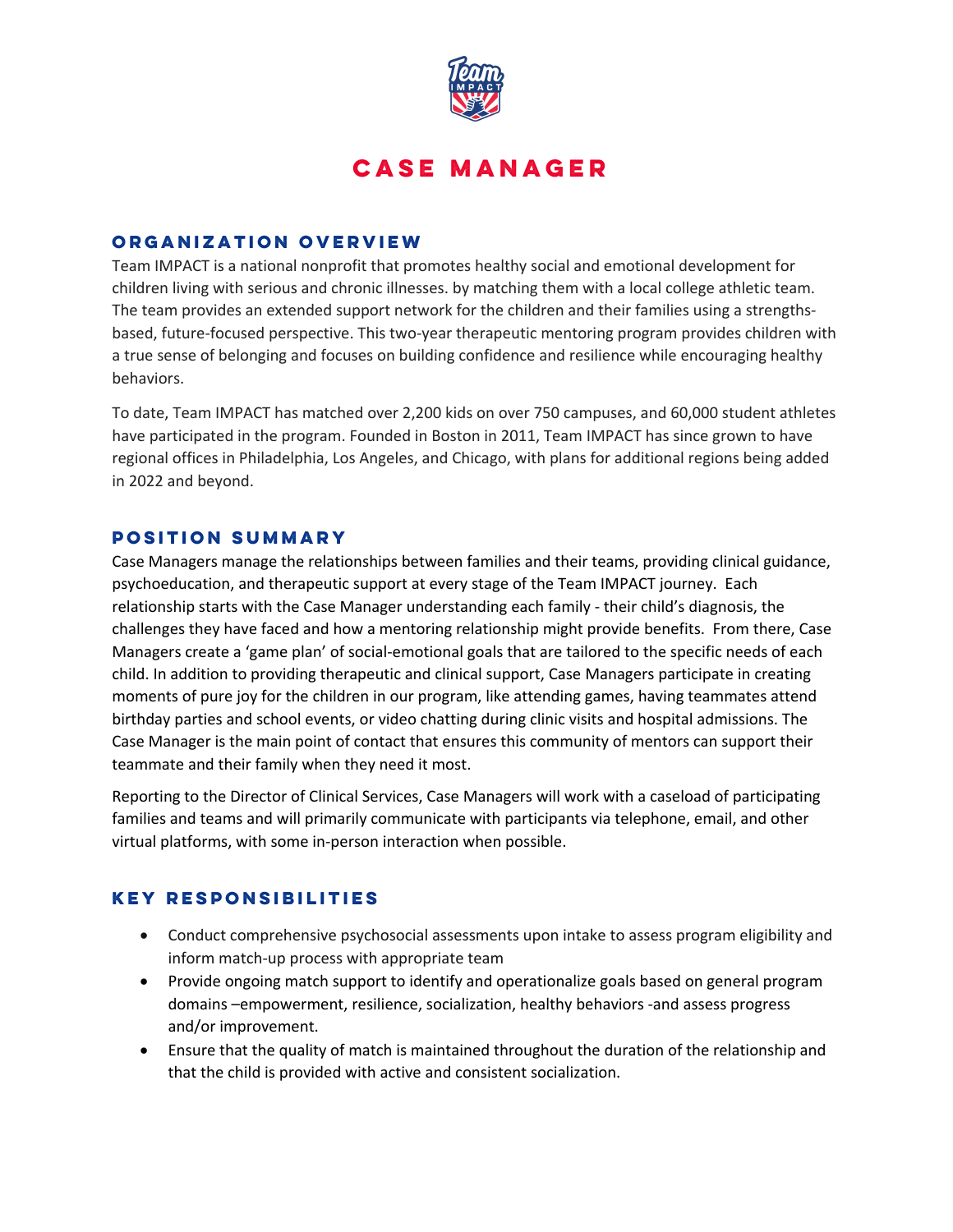

- Educate match participants on elements of positive relationship building, child safety, and youth development.
- Facilitate and/or participate in virtual engagement activities with match participants.
- Identify and address barriers or challenges to a successful match and develop strategic interventions to identify and strengthen match relationships that require extra support.
- Execute program evaluation strategy through use of self-report surveys administered at key intervals.
- Develop and recommend evidence-informed activities for match participants to utilize in building rapport and working towards their individual therapeutic goals.
- Participate in ongoing program development and quality improvement projects within Case Management team.
- Collaborate with regional staff, as well as Development and Marketing teams to ensure smooth transitions across functions and assist the organization in achieving brand awareness, referral, and fundraising targets.

# **Qualifications**

Required: A Master's degree in Social Work (MSW) or a Child Life certification (CCLS).

As incoming Case Manager, you will possess many, though perhaps not all, of the following characteristics and qualifications:

- Outstanding written and verbal communication skills including effective presentation skills, active listening habits and strong conversational skills
- Excellent psychosocial assessment skills and ability to develop and evaluate client's progress towards therapeutic goals
- The ability to establish trust and rapport with key constituents
- Sound judgment and decision-making skills
- Comfort working with clients via telephone and email
- Strong organizational and documentation skills
- Detail-oriented
- Comfortable working independently and as part of a team
- Ideal candidates will be driven by the quantitative metrics and goals associated with the role and the qualitative, personal experience and satisfaction of each child and team in our program.
- Highly collaborative with ability to manage the involvement of multiple internal and external stakeholders to achieve goals.
- Belief in Team IMPACT's mission, the power of team, and the power mentoring.

# **BENEFITS**

Team IMPACT offers a competitive salary and benefits, including health insurance, 401k w/match, a generous PTO structure, and position title(s) that are all commensurate with experience and skills. Team IMPACT's main headquarters are in Marina Bay in Quincy, MA, a few miles outside of Boston. Office attendance is currently optional, due to the ongoing COVID-19 pandemic. It is expected that this